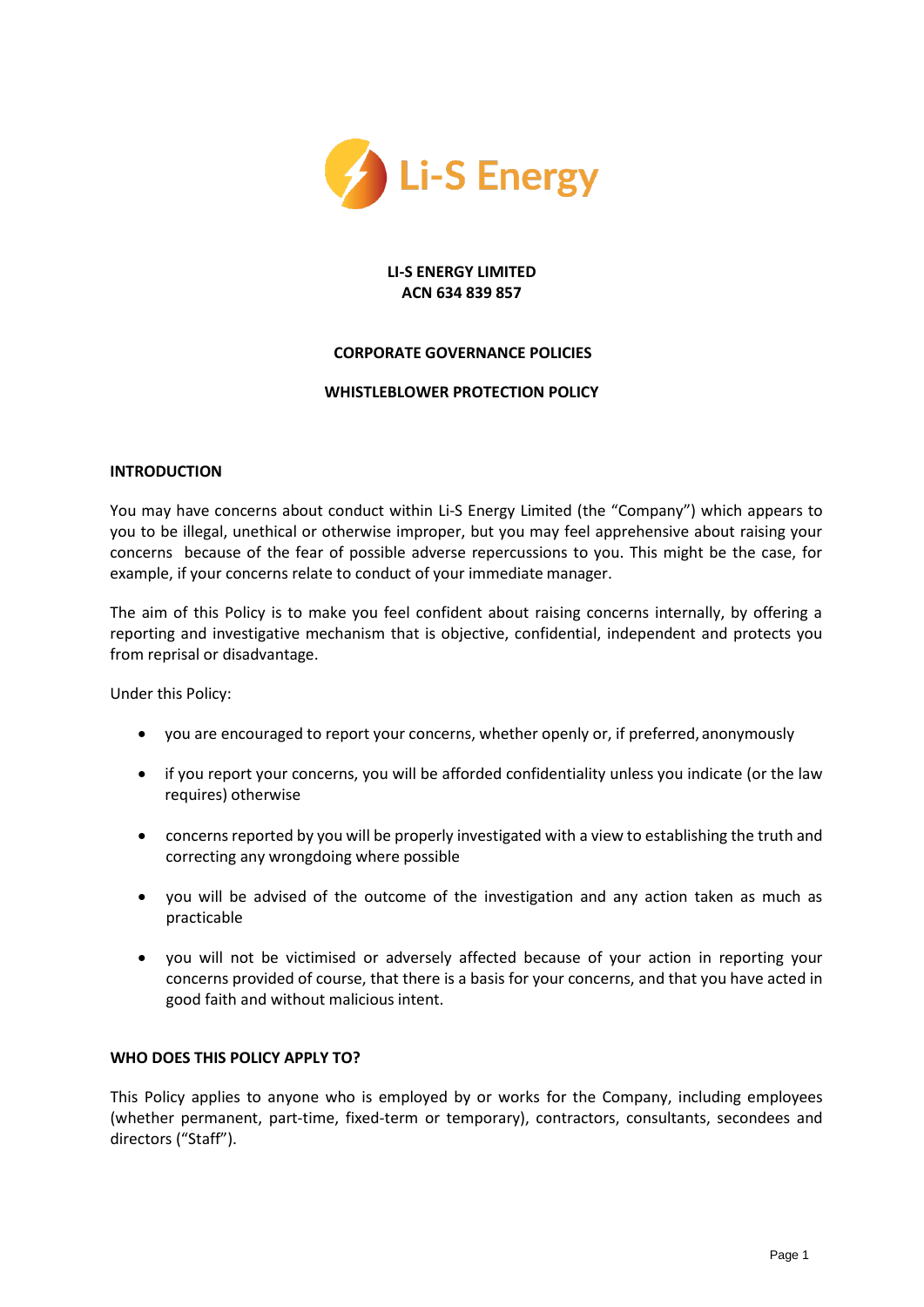## **POLICY ON WHISTLEBLOWING**

All Staff have a responsibility to help detect, prevent and report instances of suspicious activity or wrongdoing, referred to as a *Reportable Matter*. You are encouraged to raise concerns about any issue or suspicion of malpractice at the earliest possible stage with your immediate manager, and serious matters will then be escalated through to senior management.

The Company is committed to ensuring that all employees have a safe, reliable and confidential way of reporting any Reportable Matters. You should report a Reportable Matter under this Policy if you:

- have previously reported a Reportable Matter and you are not satisfied with the response to your report; or
- feel unable to raise the Reportable Matter with your manager, either because your manager is the subject of your report or because you have another reason to believe that your manager is unlikely to deal with the report properly.

### **WHAT IS A "REPORTABLE MATTER"?**

A Reportable Matter is any concern (actual or suspected) about the following conduct, or the deliberate concealment of such conduct:

- financial irregularity (including a fraud against the Company or a customer or supplier)
- corrupt conduct
- criminal conduct
- failure to comply with any legal or regulatory obligation
- unfair or unethical dealing with a customer (including participants and listedentities)
- unethical or other serious improper conduct, including breaches of Companypolicies
- misconduct, or an improper state of affairs or circumstances
- danger to the public or the financial system
- offence against any other law of the Commonwealth that is punishable by imprisonment for a period of 12 months or more

#### **HOW TO REPORT**

Any report under this Policy can be made through the Chairman, the Chief Executive Officer or your immediate supervisor, noting it may depend on the matter and the person who is the subject of the matter.

While reports can be made anonymously if preferred, this may affect the ability to investigate the matter properly and to communicate with you about your report.

Nothing in this Policy should be taken as restricting you from reporting any matter or providing any information to a regulator (such as ASIC), the Company's auditor or a member of the audit team or any other person in accordance with any relevant law, regulation or other requirement.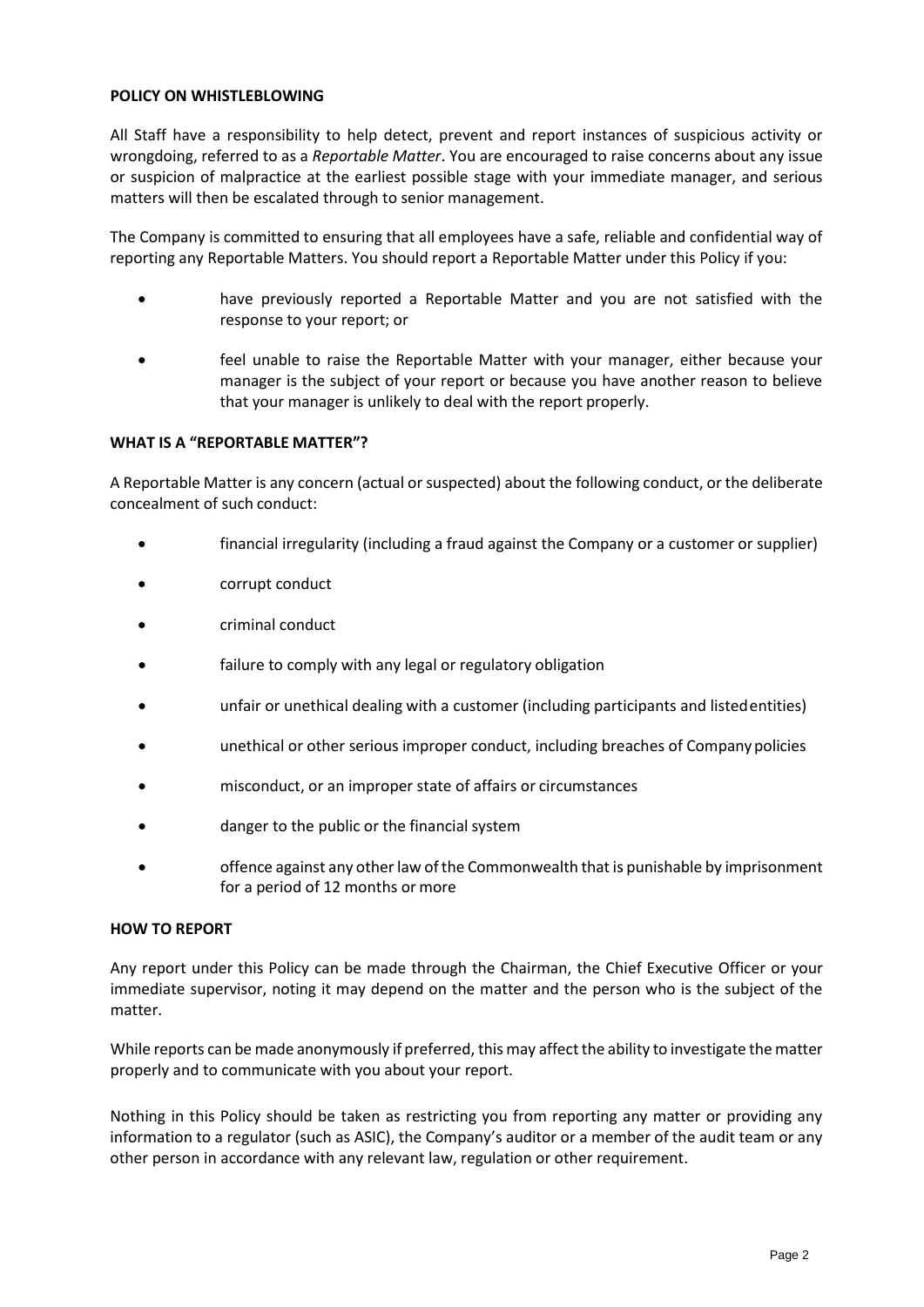## **ACTION REQUIRED WHEN YOUR REPORT IS MADE**

The person who you make a report to under this Policy must ensure that the matter is properly investigated by an independent and suitably qualified person nominated by the Chairman or Chief Executive Officer.

## **INVESTIGATION PROCESS**

Investigation processes will vary depending on the precise nature of the conduct being investigated. The purpose of the investigation is to determine whether or not your concerns are substantiated, with a view to the Company then rectifying any wrongdoing uncovered to the extent that this is practicable in all the circumstances.

The investigation will be thorough, objective, fair and independent of you, anyone who is the subject of the Reportable Matter, and any business unit concerned.

### **COMMUNICATING WITH YOU ABOUT YOUR REPORT**

You will be kept informed of the outcome of the investigation arising from your report, subject to considerations of the privacy of anyone who is the subject of the Reportable Matter and normal confidentiality requirements.

Where practicable, you will be provided with initial feedback within a week of making your report, and any further feedback on a fortnightly basis as the matter progresses.

### **YOUR PROTECTION**

The person who you make a report to under this Policy may, if you agree, disclose your identity to the person appointed to investigate the matter, but will otherwise keep your identity confidential. They will ensure that all files relating to your report are kept secure, and that information received from you is held in confidence and is only disclosed to a person not connected with the investigation if:

- you have been consulted and have consented to the disclosure, or
- it is required or permissible by law

It is possible that someone might deduce your identity without there having been a breach of confidentiality particularly if the nature of your report relates to one particular individual or otherwise because of the nature of the investigatory process.

The Company recognises that "whistleblowing" can be a very stressful and difficult thing to do. Provided that you are acting in good faith and that you have not yourself engaged in serious or illegal misconduct, to the maximum extent possible you will not be subject to disciplinary sanctions by the Company in relation to any matters that you report.

The Company will take whatever action is possible consistent with this Policy to make sure that you are not personally disadvantaged for making your report, whether by dismissal, demotion, any form of harassment, discrimination or any form of current or future bias.

Any person found in breach of the provisions of this Policy will be subject to disciplinary procedures, up to and including termination of your employment or engagement with the Company.